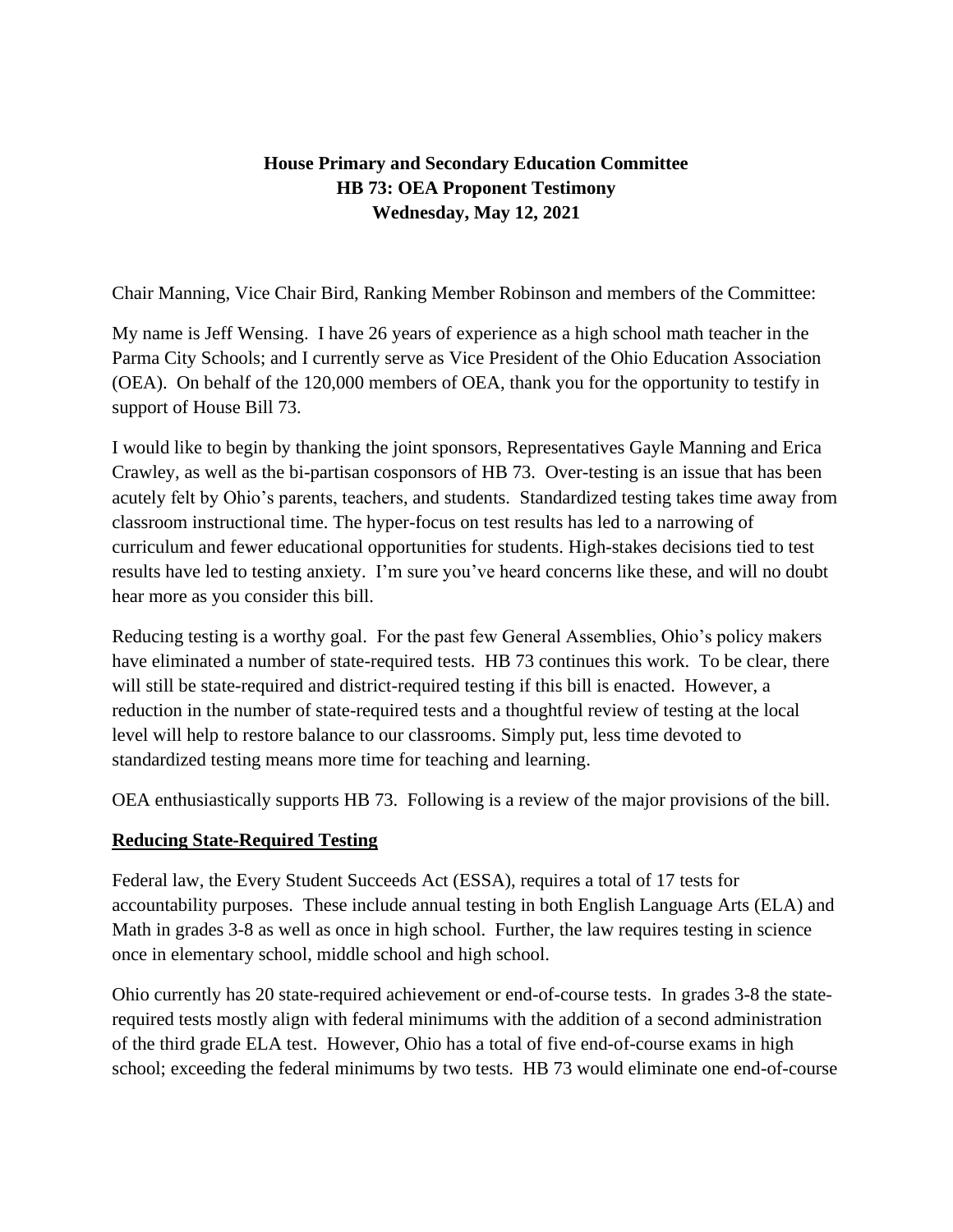exam by combining the American History and American Government tests into a single exam. Additionally, HB 73 would limit the third grade ELA test to a single administration.

OEA supports the reduction of state-required testing in HB 73. Further, OEA believes there is merit in seeking additional flexibility from the federal testing requirements. It should be noted that the recent round of testing waivers granted to states by the federal government have signaled further testing reductions are possible. For example, Colorado is moving to an every-other-year testing regime where every student will take ELA one year and math the next.

### **Work Groups on District-Required Testing**

The amount of testing that students endure is not limited to the state-required tests. Testing required by the school district also plays a major role. The bill requires each school district to form a work group to examine the amount of time students spend on district-required testing and make recommendations to the district board of education about how to reduce the testing load on students.

This work group would consist of parents, teachers and school administrators. In making their recommendations, the work group would consider: the time students spend on district-required testing, the district testing calendar, whether groups of students are tested at a greater rate than others, the purpose and use of tests and testing data, the financial cost to the district, and whether any tests are duplicative. The work group would also consider any previous testing audit or examination of testing that the district may have already performed.

OEA believes there is great value in having this discussion at the district level. It can lead to recommendations that reduce testing time, save money and return instructional time to the classroom. It can also lead to a greater understanding among stakeholders as to the purpose and value of testing that is currently in place. OEA feels it is vitally important that teachers and parents are a central part of this conversation and strongly supports this provision of the bill.

### **Annual Board Resolution for Districts that Exceed Testing Caps**

Current law establishes a cap on testing time. Senate Bill 3, passed in the  $131<sup>st</sup>$  General Assembly, states that school districts should ensure that no student is required to spend a cumulative amount of time in excess of 2% of the school year taking state-required or districtrequired assessments or 1% of the school year taking practice or diagnostic tests to prepare for testing. However, the local board of education may exceed those limits by passing a resolution after holding a public meeting.

At present it is unclear how many school boards have passed such a resolution. The Ohio Department of Education (ODE) does not track this information. Districts that are exceeding the testing caps may have passed a resolution as a one-time action or possibly not taken the action at all.